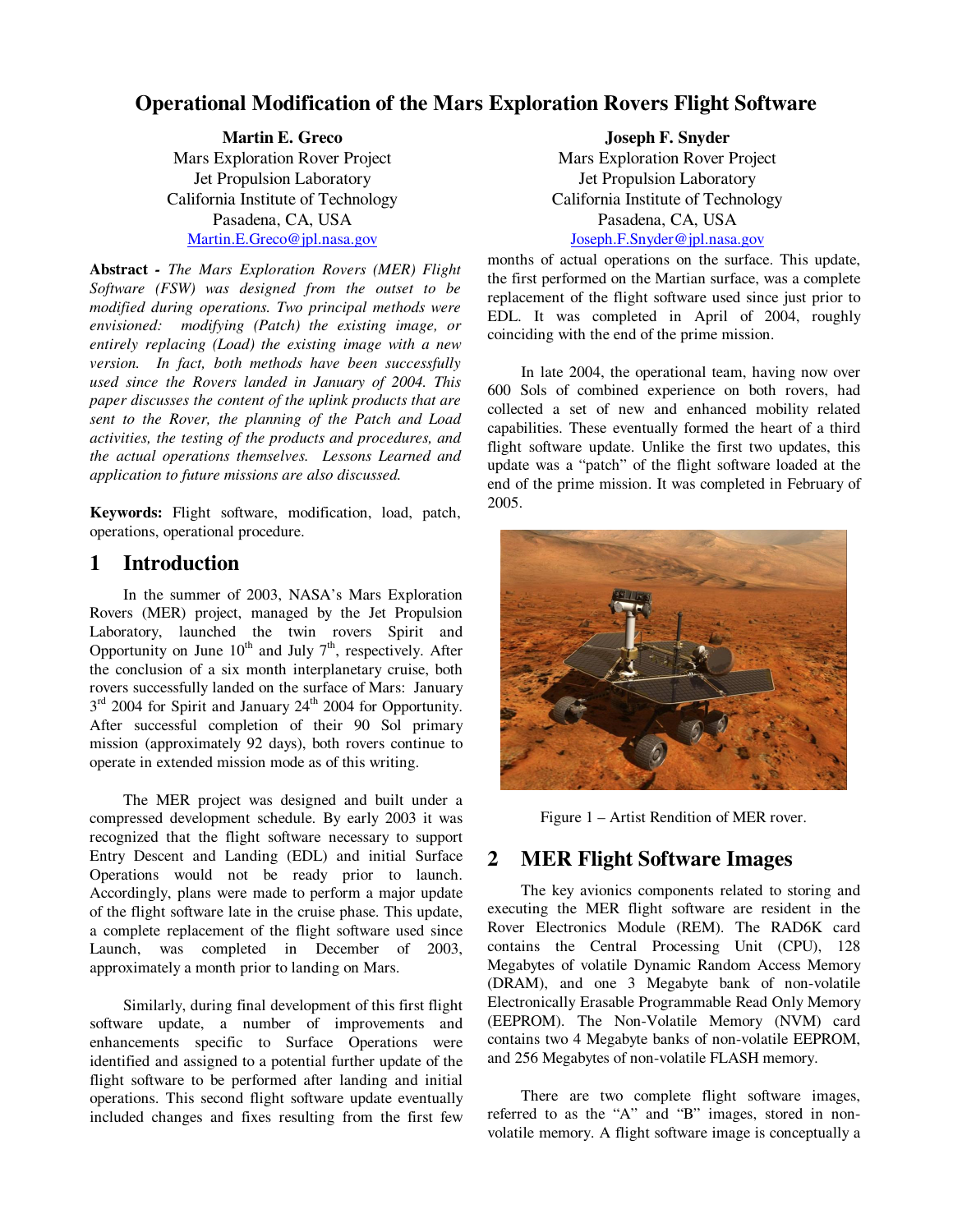single binary block containing two independent components: a boot loader, and the flight software itself. The boot loader is essentially a small independent set of instructions that specifies the image order from which to fetch the flight software, i.e., the operating system and application code. If the selected flight software fails to successfully boot and initialize, the boot loader will go on to its next selection.

The "A" flight software image is stored partly in the NVM card Bank A EEPROM and partly in the NVM card FLASH memory. Similarly, the "B" flight software image is stored partly in the NVM card Bank B EEPROM and partly in the NVM card FLASH memory. The two separate images of the flight software provide redundancy in the event of several different fault scenarios. There is no requirement that the two flight software images be identical. In fact, for most of the surface mission these images have contained different versions of the MER flight software.

Selection of the flight software is determined at boot time. Following a "cold boot", which occurs when power is applied to the main REM electronics, the initial flight software image is selected via a ground commandable Critical Relay Control (CRC) - a latching relay. The boot loader associated with this image is executed, which in turn fetches the flight software from the first image specified. If the selected flight software image fails to load and initialize, the boot loader fetches the flight software from the second image specified, and so on. In the event of a warm boot (RAM remains powered) the boot order is selected by FSW. Figure 2 depicts the configuration of the "A" and "B" images after applying the R9.1 Patch in February 2005.



Figure 2 – Example MER FSW Image Configuration

### **3 Overview of MER FSW Modification**

There are two methods of modifying a MER flight software image, Patch or Full Load. A Patch is a selective replacement of portions of an existing flight software image. A Full Load is the complete replacement of an

existing flight software image including the boot loader. The choice between a Patch and a Full Load is generally dictated by the volume of the products that must be uplinked to the rover. The volume for a Full Load is about 8 Megabytes, and varies for a Patch, increasing with the number and complexity of the software changes. For the Patch performed in February of 2005 the volume was approximately 2 Megabytes.

The generation of the uplink products begins when the flight software development team releases a new version of the flight software. Releasing a new version of flight software includes generation of a new flight software image. As part of this process, the flight software development team can optionally produce a set of Full Load products or a set of Patch products. Full Load products are generated by splitting the new flight software image into a set sequential data files and producing a set of associated control files. The control files provide the ordering instruction for constructing the new flight software image directly from the data files. The control files also contain checksum and identification data used to uniquely identify and validate the reconstructed flight software image.

Patch products are generated by comparing the new flight software image to a flight software image containing an earlier version of the flight software. Differences are identified and a set of sequential data files are generated containing the changed portions of the earlier flight software image. In addition, a set of control files are produced which contain the instructions and locations for applying the changes contained in the data files to the earlier flight software image. The control files also contain checksum and identification data used to uniquely identify and validate the patched flight software image.

The MER flight software modification procedure consists of two main parts: 1) A set of one or more "Uplink Days" reserved for radiation of the Patch or Full Load products to the rover, and 2) a "Build Day" reserved for the building (creation), validation, and saving to nonvolatile memory of the new flight software image. Uplink Days are planned to minimize all other activities running in parallel to the actual receipt of the modification products. This allows optimal use of the available uplink bandwidth and reduces the likelihood of unforeseen side effects. Similarly, the Build Day is planned such that *no* other activities are running in parallel.

All onboard activities related to the flight software modification are planned to tolerate and recover from all credible anomalies. Power consumption, Telecom link margin predictions, and procedure timing all assume a worst case scenario. Margin is included to allow for reradiation of missing or corrupted products, ground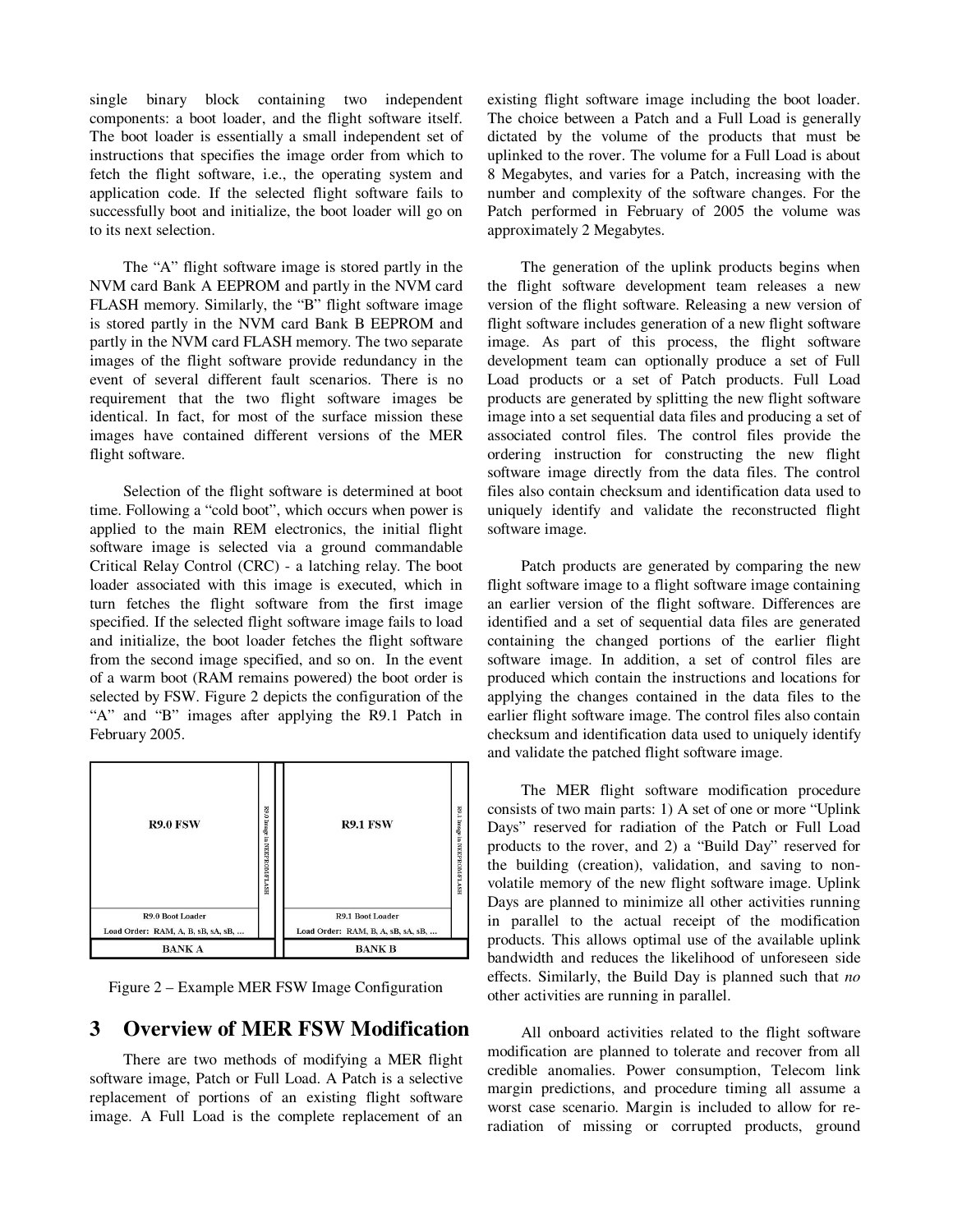evaluation and confirmation of all critical steps, and execution of contingency commands in the event of offnominal events.

# **4 Activity Planning and Command Generation**

The flight software Full Load and Patch activities required early planning and allocation of resources. Deep Space Network (DSN) station coverage must be negotiated in advance, requiring the layout of a straw-man plan. This plan includes the estimated size of the uplink products as well as the estimated duration of the Build Day. For Build Days a 70-meter antenna is desired for higher downlink rates and for added margin in case of an anomaly.

The MER rovers possess two telecom systems, an X-Band system and a UHF system. For the Full Load performed prior to landing, only the cruise X-Band system was available for uplink. For the Full Load and Patch performed during surface operations, the uplink could have been achieved via UHF relay via the Odyssey orbiter. However, the necessary extra overhead on the uplink files, the brief pass durations (approximately 15 minutes), and the low uplink rate to the orbiting asset of approximately 1000 bits-per-second (bps) more than offset the higher relay uplink rates. Because of this, X-Band uplink was used exclusively.

During surface operations the rovers have two available X-Band antennas, a monopole Low Gain Antenna (LGA) and an articulated High Gain Antenna (HGA). The HGA was selected because it supports higher uplink rates.



Figure 3 – Spirit's HGA.

Selection of the HGA (see Figure 3) involves additional constraints. Using the HGA for long passes requires that the rovers be oriented such that there will be no mechanical occlusions (from the Pan-Cam Mast Assembly (PMA) or from the rovers' deck), no contact with any of the HGA hard-stops, and no possibility of performing a "flop". A "flop" is a 180 degree rotation of the azimuth drive and a reflection in elevation which takes about one minute, resulting in a loss of communications [1]. Another constraint that must be considered is potential shadowing of the HGA by the PMA. This reduces the temperature margins on the warm-up times for the HGA motors and gears. If the associated temperature limits are violated it could result in a premature stall of the HGA motors and a complete loss of the communications pass.

Detailed power predictions were generated for the duration of the Full Load and Patch activities to verify that the rovers will be maintained in an energy neutral state. Figure 4 shows an example of the predicted power profile for the Opportunity Patch activities. During the surface Full Load activities it was discovered that HGA shadowing on the solar arrays was not accounted for by the power predictions. Fortunately, the power loss incurred by the shadowing was less than the allocated margin and the rovers remained in a power positive state.

Detailed thermal predictions to verify the rovers would not overheat were not necessary due to the dates the Full Load and Patch activities were executed. Winter was approaching during the Full Load and winter was ending during the Patch.



Figure 4 - JPL Mapgen Power Modeling.

The actual on-board steps of the Full Load and Patch activities were performed by a combination of real-time and sequenced commands. A sequence is a specialized file containing one or more commands that execute serially. MER sequences allow for conditional commanding. This capability allows ground-in-the-loop interactions to be kept to a minimum. The key reason to minimize ground-in-the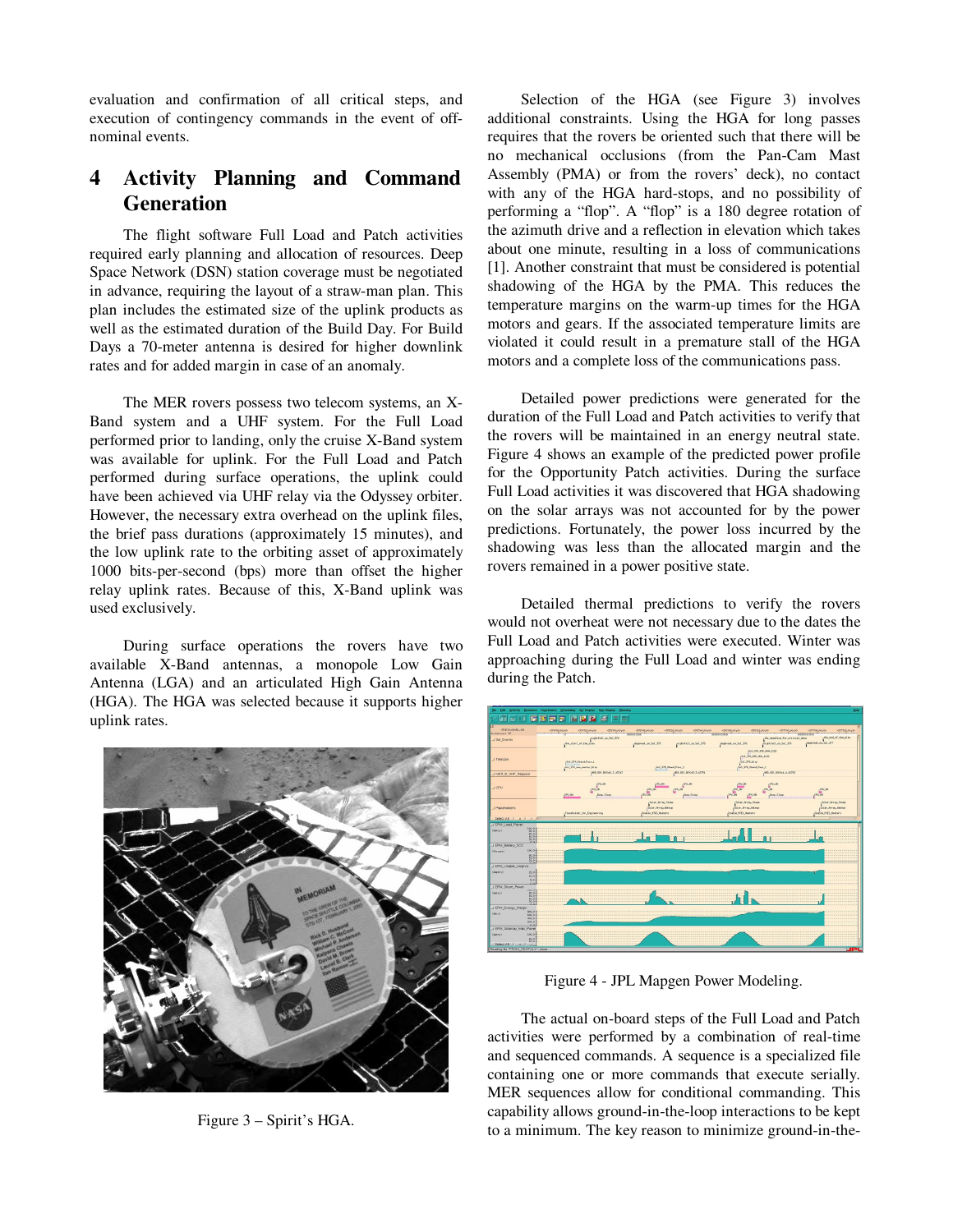loop interactions is that each of these interactions absorbs a significant portion of the total available time for operations. The total available time for operations is a function of the solar energy available, initial battery state for charge, and expected power dissipation. During the Martian winter the available energy is especially limited. Ground-in-the-loop interactions are costly due to the time lag between events occurring on Mars and on Earth. For a rover on Mars, the one-way light time is roughly between 3 and 23 minutes, with an average of 10 minutes. Therefore each "event  $\rightarrow$  telemetry  $\rightarrow$  decision  $\rightarrow$ command  $\rightarrow$  event" cycle takes at least 30 minutes for the average one-way light time.

The following is a snippet from the key Build Day sequence that demonstrates how conditional commanding allows events to proceed without ground-in-the-loop interactions between each step.

#### *Sample Sequence*

- 1. CMD Load\_Validate Prom1
- 2. IF Last Command  $\neq$  Success
- 3. THEN Terminate Sequence
- 4. CMD Load\_Validate Prom2

In the example the sequence first issues a command to validate the "A" flight software image. A load validation verifies that the image has not been corrupted. If the commanded load validate fails, (i.e. the image is corrupted) the rest of the sequence will not execute. Otherwise, if the commanded load validate succeeds, the sequence continues by issuing the next command – in this case a command to validate the "B" flight software image.

When planning the flight software Full Load and Patch activities it is necessary to deal with multiple time systems, including Mars Local Solar Time (LST), Coordinated Universal Time (UTC); and Pacific Standard Time (PDT). Since there is at least one ground-in-the-loop interaction built into the activities, a synchronized timeline that can be updated as actual events occur and will propagate the remaining events is critical. Care must also be taken to ensure that the activities do not contain any overly tight timing requirements. Thus, wherever possible, extra time, up to several minutes, was inserted between all key events. This is particularly applicable to events that change the rover telecom configuration, as this requires a corresponding reconfiguration of the DSN. For the Build Day activities there are approximately six different DSN configurations with only one or two having a predefined absolute time.

Once the nominal activities were finalized, all credible anomalies that could occur at each step of the activity were investigated and contingency plans were generated to deal with them. Some of the specific anomalies prepared for include: 1) Failure of the commands to create the new flight software image or copy it to non-volatile memory, 2) Loss of communications due to HGA errors, 3) Loss of communications due to anomalies unrelated to the HGA, 4) Unexpected power profiles, and 5) Loss of communications or data due to DSN issues.

Other anomalies not specific to the flight software modification activities are handled as they would at any other time by the Flight Operations Team.

### **5 Testing**

Testing of the uplink products and the Full Load and Patch procedures followed the JPL philosophy of *Test as you fly and fly as you test*. All files, sequences, and immediate commands that will or, in the case of an anomaly, might be radiated to or executed on the rovers must first be tested. The MER project possesses three hardware rich Testbeds: 1) The Flight Software Testbed (FSWTB), where most of the development level testing occurred; 2) The Cruise Entry Descent and Landing Testbed (CETB), where, as the name implies, almost all of the Cruise and EDL tests were performed; and 3) the Surface System Testbed (SSTB), for mobility testing. In addition to these high fidelity test resources, the MER project has several lower fidelity (i.e., no hardware in the loop) Flight-Like Test Sets (FLTS), where simple commands, sequences, or other uplink files can be verified. For example, the uplink files for Spirit were tested using the Testbeds, but the corresponding files destined for Opportunity were tested using an FLTS. All of the tests of the Build Day activities, especially those involving communication passes, the creation of the new flight software image, and the copy of the image to non-volatile memory, were performed on the CETB due to its high fidelity.

The Full Load and Patch activities were tested with respect to the following requirements:

- All files, sequences and immediate commands designated for transmission or potential transmission were used in their flight-like form; this ensures that the flight software properly accepts and processes the files or commands.
	- o The uplink products were presented at the expected uplink rate.
	- o Uplink durations were verified.
- All X-Band and UHF communications passes were executed at the appropriate times and for the actual durations.
- Nominal sequences and immediate commands were executed in flight-like order with the appropriate timing.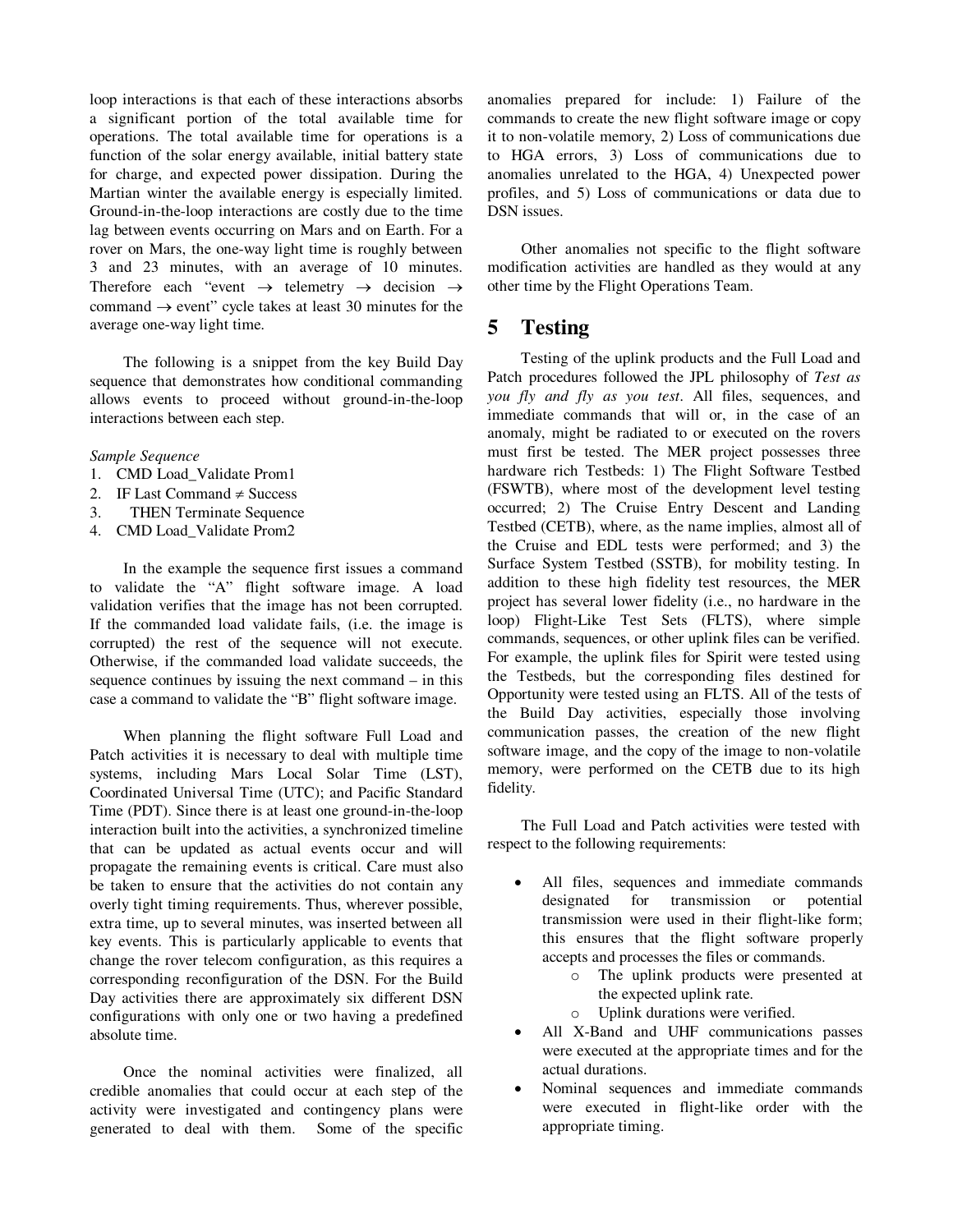Contingency sequences and immediate commands were executed in as credible a flight-like manner as possible.

### **6 Surface Operations Description**

As described earlier, the actual flight software modification activities are divided into two main parts: 1) one or more "Uplink Days", and 2) a "Build Day". Figure 5 shows the high level timeline for the two Uplink Days and one Build Day used for the flight software Patch on Opportunity in February, 2005.



Figure 5 – High Level Timeline of Approximate Times of Opportunity Patch Activities.

Uplink Days are quiet days for the rover; there is no mobility or Instrument Deployment Device (IDD) activity allowed and only minimal remote science activities are scheduled in order to preserve power margin and to minimize possible side effects.

The first Uplink Day begins with the handover from the previous Sol's master sequence<sup>1</sup> to this Sol's master sequence. Its first action is to confirm the handover by issuing a "beep"; that is, is a modulation of the X-Band's sub-carrier to generate a single tone for five minutes. This is a convenient method often used on the MER project to confirm the occurrence of an event without expending the

energy necessary for a full communications pass. After the beep is complete, any pre-planned engineering and/or science sequences are activated. The rover then begins a long Direct from Earth (DFE) receive-only X-Band communications pass. The pass is used to uplink as many Full Load or Patch files as possible. Although DFE allows long (3.5 to 4.5 hour) passes because of low energy consumption (not using the transmitter saves 50 Watts), there is no verification that the uplinks were successful until the UHF communication pass at the end of the Sol.

After the DFE pass ends there is another opportunity to activate any pre-planned engineering and/or science sequences. The next major event is the end of Sol UHF communication pass. Just before this pass, an uplink verification sequence is activated. This sequence generates directory listings and several other types of data needed to verify all planned activities during the Uplink Day were successful. After the pass, the rover shuts down for the night. This cycle is repeated for each Uplink Day.

The Build Day begins with a short 30-45 minute contingency DFE pass, available in the event that any of the previous uplink products need to be re-radiated. There is no ordering requirement, so any missing file can be uplinked during this pass. Once the contingency DFE window completes, the rover begins a Direct to Earth (DTE) two-way X-Band communications pass.

Shortly after DTE pass begins, the Build Day Master sequence activates the conditional sequence that will perform the actual flight software modification. Because this activity is proceeding in parallel with the DTE pass, the Flight Operations Team is able to monitor and verify events in near real-time. The sequence will perform the following principal steps. The conditionality constructs are used after each step; if successful, the sequence proceeds, otherwise it ends.

- 1. Verify that the current flight software images stored in non-volatile memory are not corrupted.
- 2. Build the new flight software image in DRAM. For a Full Load this is done directly from the uplinked data files. For a Patch, one of the existing flight software images is first copied into DRAM, and then modified.
- 3. Save the new flight software image to the designated location in non-volatile memory.

As this sequence executes, the Flight Operations Team verifies the activity. If all is nominal, the new flight software image has been saved as either the A or B image. At this point, upon final confirmation from the Operations Team, the rover is ready to start using the new flight software.

 $<sup>1</sup>$  A master sequence is a special sequence that is in control</sup> of activating all other sequences that will execute that Sol; it is also in charge of the awake and sleep cycle of the rover.